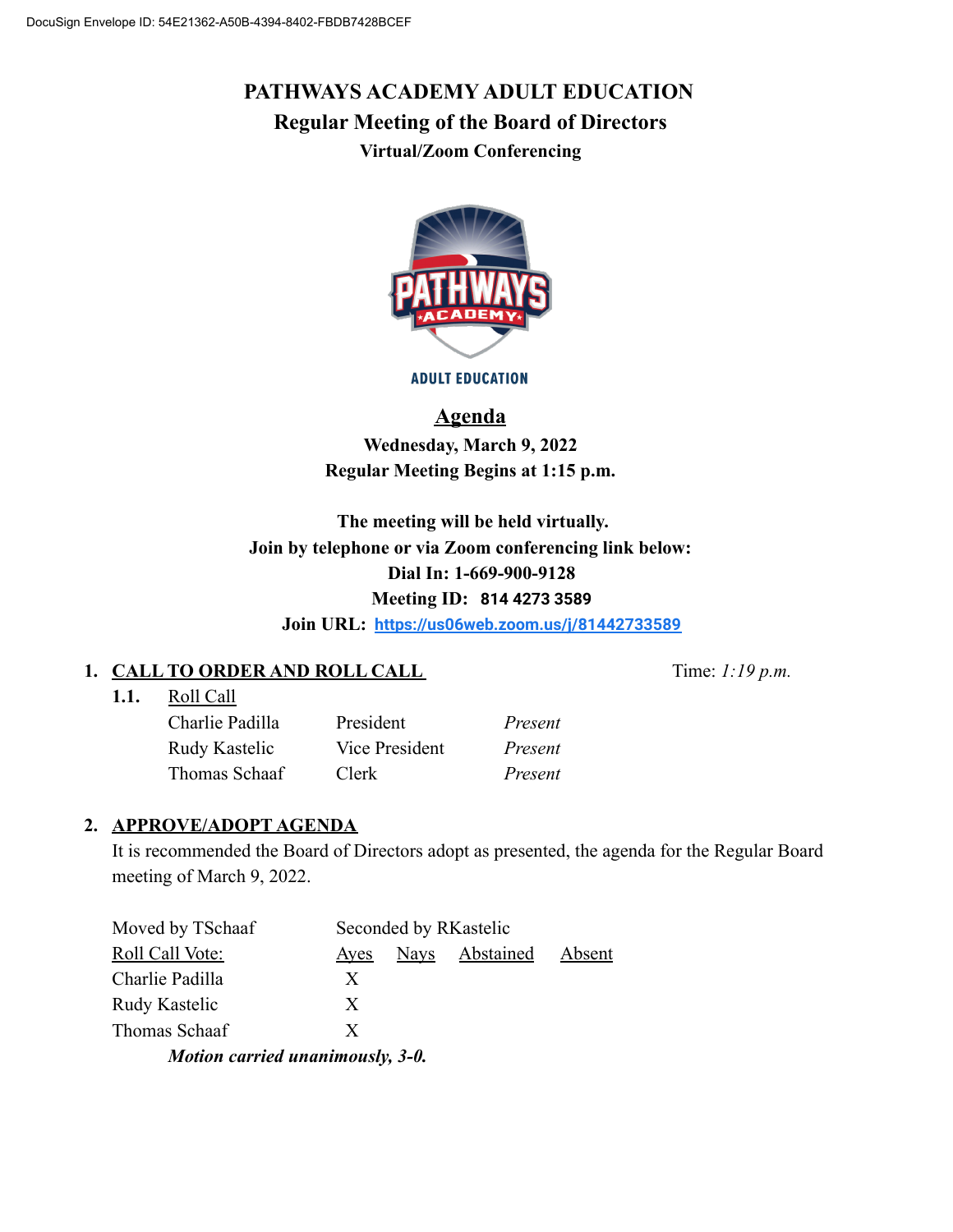## **3. PLEDGE OF ALLEGIANCE** SECTED FOR Led by: Rudy Kastelic

#### **4. PUBLIC COMMENTS/RECOGNITION/REPORTS**

Please submit a Request to Speak to the Board of Directors using the chat feature on the right hand side of the Zoom platform. Please state the agenda item number that you wish to address prior to the agenda item being called by the Board President. Not more than three (3) minutes are to be allotted to any one (1) speaker, and no more than twenty (20) minutes on the same subject. This portion of the agenda is for comments, recognitions and reports to the Board and is not intended to be a question and answer period. If you have questions for the Board, please provide the Board President with a written statement and an administrator will provide answers at a later date.

*There were no public comments.*

#### **5. CORRESPONDENCE/PROPOSALS/REPORTS**

**5.1.** School Highlights, Weekly Enrollment and ADA Scoreboard, Presented by Jarom Luedtke, Director

#### **6. CONSENT CALENDAR**

Items listed under Consent Calendar are considered routine and will be approved/adopted by a single motion. There will be no separate discussion of these items; however, any item may be removed from the Consent Calendar upon the request of any member of the Board, discussed, and acted upon separately.

#### **Consent Calendar - Board Meeting Minutes**

**6.1.** Minutes of the Regular Board Meeting that was held on February 9, 2022

#### **Consent Calendar - Business Services**

**6.2.** Check Register - February 2021

#### **Consent Calendar - Personnel Services**

- **6.3.** Approval of Certificated Personnel Report
- **6.4.** Approval of Classified Personnel Report

#### **Consent Calendar - Policy Development**

**6.5.** Approval of existing board policies revised, reviewed, and eliminated by staff for the 2021-2022 school year.

#### **Board Policies: Revised**

The following are current policies that have been revised to provide clarity or alignment with changes in law or procedures.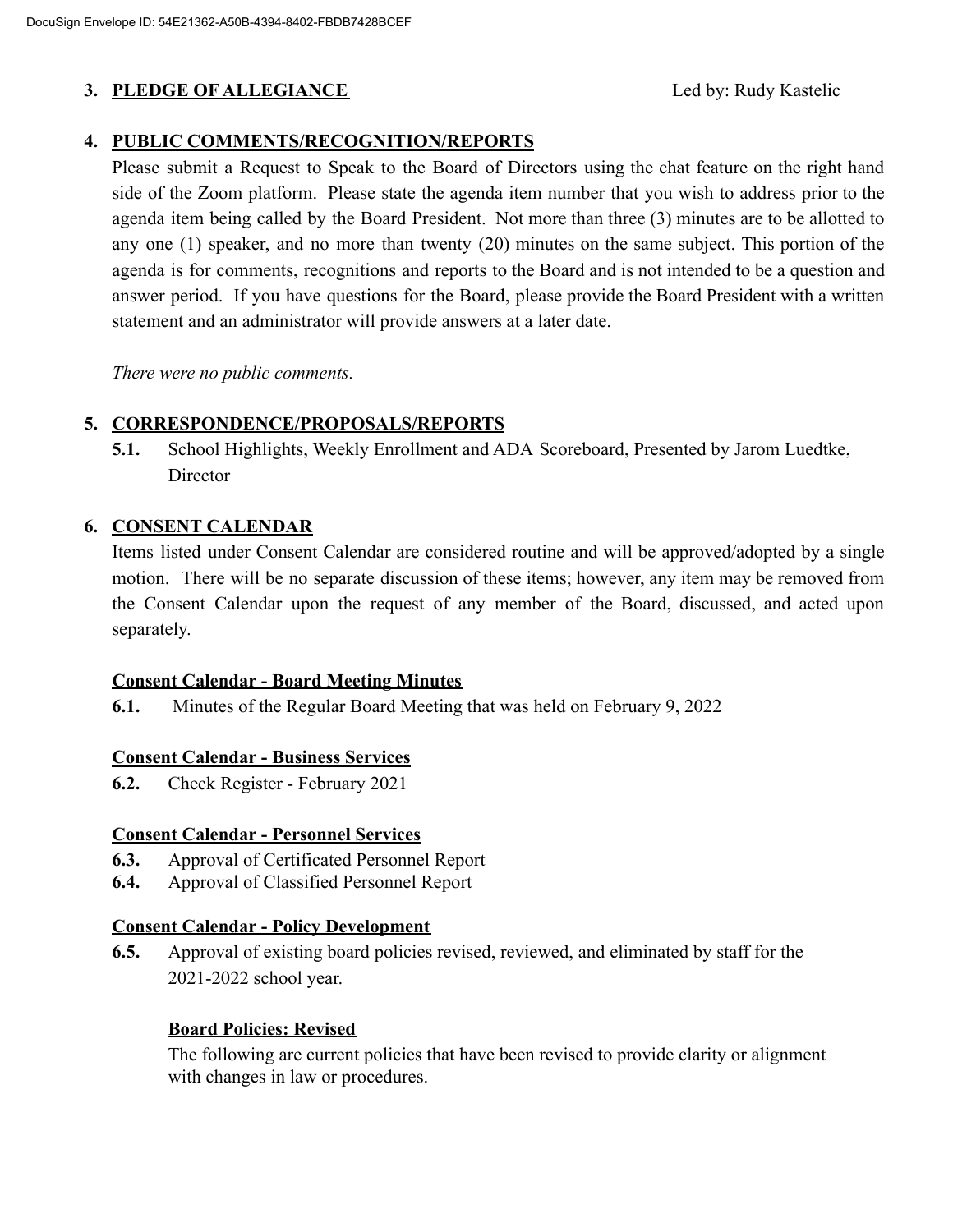#### **1000 Series - Community Relations**

- 1025-PAAE Uniform Complaint Policy
- 1030-PAAE Safe Reopening and Operation of Schools Policy
- 1035-PAAE Access to Public Records Policy

#### **4000 Series - Personnel Services**

4105-PAAE Paid Sick Leave Policy

4110-PAAE Pregnancy Disability Leave Policy

4170/4170E-PAAE Injury and Illness Prevention Policy and Plan

#### **Board Policies: Reviewed**

The following policies are being brought to the Board without changes for annual review.

#### **4000 Series - Personnel Services**

| 4000-PAAE | Personnel Concepts and Roles Policy                                     |
|-----------|-------------------------------------------------------------------------|
| 4010-PAAE | At-Will Employment Policy                                               |
| 4015-PAAE | <b>Equal Employment Opportunity Policy</b>                              |
| 4020-PAAE | <b>Background Check Policy</b>                                          |
| 4025-PAAE | Tuberculosis Risk Assessment and Examination Policy                     |
| 4030-PAAE | <b>Immigration Compliance Policy</b>                                    |
| 4035-PAAE | Mandated Reporter - Child Abuse and Neglect Reporting Policy            |
| 4040-PAAE | Corporal Punishment Policy                                              |
| 4045-PAAE | Professional Boundaries Policy                                          |
| 4050-PAAE | Whistleblower Policy                                                    |
| 4055-PAAE | <b>Internal Complaint Policy</b>                                        |
| 4060-PAAE | Prohibiting Unlawful Harassment, Discrimination, and Retaliation Policy |
| 4065-PAAE | Meal Period and Rest Break Policy                                       |
| 4070-PAAE | <b>Lactation Accommodation Policy</b>                                   |
| 4075-PAAE | Drug, Alcohol, and Tobacco-Free Workplace Policy                        |
| 4080-PAAE | Acceptable Use of Technology Policy                                     |
| 4085-PAAE | Payroll Withholdings Policy                                             |
| 4090-PAAE | <b>COBRA Benefits Policy</b>                                            |
| 4115-PAAE | Family Medical Leave Act and California Family Rights Act Policy        |
| 4125-PAAE | Victims of Crime Policy                                                 |
| 4130-PAAE | <b>Remote Work Policy</b>                                               |
| 4150-PAAE | Mileage Reimbursement Policy                                            |
| 4165-PAAE | <b>Employee Driving Policy</b>                                          |
|           |                                                                         |

| Moved by RKastelic               | Seconded by TSchaaf |      |                  |        |  |  |  |  |
|----------------------------------|---------------------|------|------------------|--------|--|--|--|--|
| Roll Call Vote:                  | Ayes                | Nays | <b>Abstained</b> | Absent |  |  |  |  |
| Charlie Padilla                  | X                   |      |                  |        |  |  |  |  |
| Rudy Kastelic                    | X                   |      |                  |        |  |  |  |  |
| Thomas Schaaf                    | X                   |      |                  |        |  |  |  |  |
| Motion carried unanimously, 3-0. |                     |      |                  |        |  |  |  |  |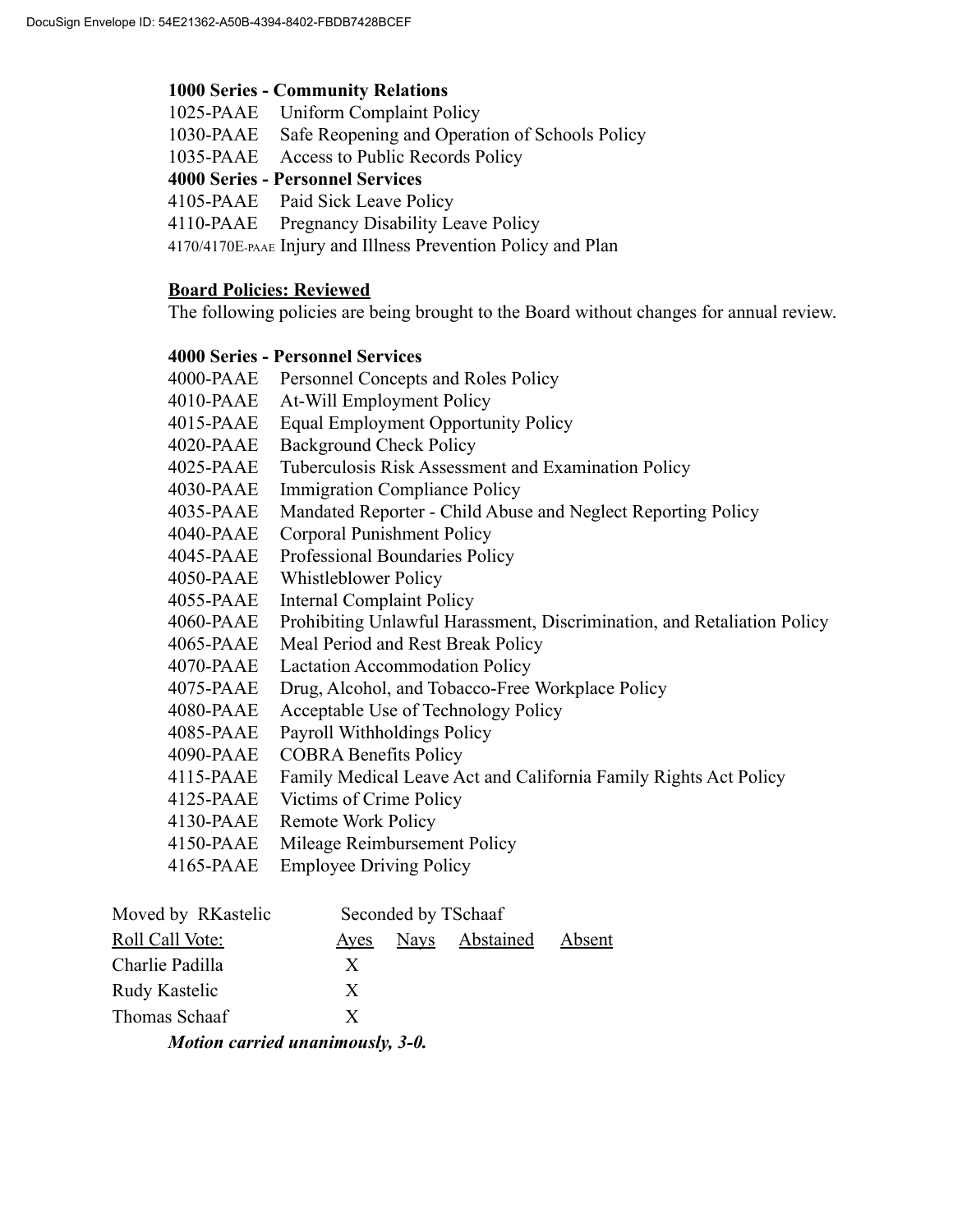## **7. BUSINESS/FINANCIAL SERVICES**

### **7.1. (Action) Approval of the Second Interim Financial Report**

It is recommended the Board approve the Second Interim Financial Report for Pathways Academy Adult Education - Warner (#2052) for the 2021-2022 school year.

| Moved by TSchaaf                 | Seconded by RKastelic |             |                  |        |  |  |  |  |
|----------------------------------|-----------------------|-------------|------------------|--------|--|--|--|--|
| Roll Call Vote:                  | <u>Ayes</u>           | <b>Nays</b> | <b>Abstained</b> | Absent |  |  |  |  |
| Charlie Padilla                  | X                     |             |                  |        |  |  |  |  |
| Rudy Kastelic                    | X                     |             |                  |        |  |  |  |  |
| Thomas Schaaf                    | X                     |             |                  |        |  |  |  |  |
| Motion carried unanimously, 3-0. |                       |             |                  |        |  |  |  |  |

## **7.2. (Action) Approval of Annual Audit Engagement Services between CliftonLarsonAllen (CLA) Pathways Academy Adult Education**

It is recommended the Board approve the annual Audit Engagement Services between CliftonLarsonAllen (CLA) for Pathways Academy Adult Education - Warner (#2052) for the year ended June 30, 2022.

### **Fiscal Impact**: \$9,975

| Moved by RKastelic               | Seconded by TSchaaf |  |                |        |  |  |  |
|----------------------------------|---------------------|--|----------------|--------|--|--|--|
| <b>Roll Call Vote:</b>           | <u>Aves</u>         |  | Navs Abstained | Absent |  |  |  |
| Charlie Padilla                  | X                   |  |                |        |  |  |  |
| Rudy Kastelic                    | X                   |  |                |        |  |  |  |
| Thomas Schaaf                    | X                   |  |                |        |  |  |  |
| Motion carried unanimously, 3-0. |                     |  |                |        |  |  |  |

#### **8. EDUCATION/STUDENT SERVICES**

#### **8.1. (Action) Approval of the A-G Completion Improvement Grant Plan**

It is recommended the Board approve the A-G Completion Improvement Grant Plan for Pathways Academy Adult Education - Warner (#2052). **Fiscal Impact**: Pending State determination of final fund distribution.

| Moved by TSchaaf                 | Seconded by RKastelic |             |                  |        |  |  |  |
|----------------------------------|-----------------------|-------------|------------------|--------|--|--|--|
| Roll Call Vote:                  | <b>Ayes</b>           | <b>Nays</b> | <b>Abstained</b> | Absent |  |  |  |
| Charlie Padilla                  | X                     |             |                  |        |  |  |  |
| Rudy Kastelic                    | X                     |             |                  |        |  |  |  |
| Thomas Schaaf                    | X                     |             |                  |        |  |  |  |
| Motion carried unanimously, 3-0. |                       |             |                  |        |  |  |  |